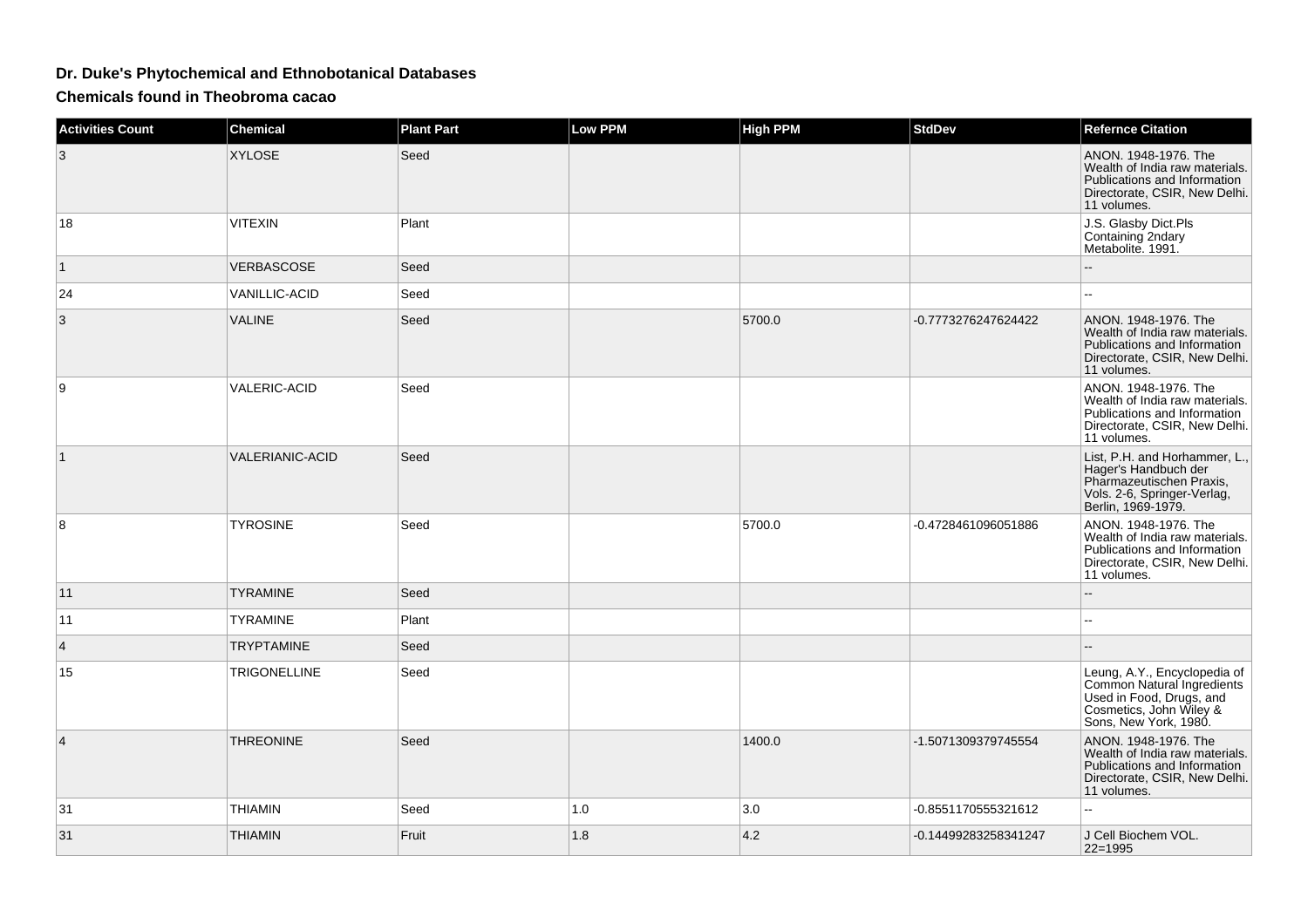| <b>Activities Count</b> | <b>Chemical</b>      | <b>Plant Part</b> | <b>Low PPM</b> | <b>High PPM</b> | <b>StdDev</b>        | <b>Refernce Citation</b>                                                                                                                                                                                           |
|-------------------------|----------------------|-------------------|----------------|-----------------|----------------------|--------------------------------------------------------------------------------------------------------------------------------------------------------------------------------------------------------------------|
|                         | <b>THEOSTEROL</b>    | Testa             |                |                 |                      | Hansel, R., Keller, K.,<br>Rimpler, H., and Schneider,<br>G. eds. 1992. Hager's<br>Pharmazeutischen Praxis,<br>Drogen (A-D), 1209 pp., 1993<br>(E-O), 970 pp., 1994 (P-Z),<br>1196 pp. Springer-Verlag,<br>Berlin. |
| 36                      | <b>THEOPHYLLINE</b>  | Testa             | 130.0          | 257.0           | 1.0617119603565899   |                                                                                                                                                                                                                    |
| 36                      | <b>THEOPHYLLINE</b>  | Seed              | 0.0            | 4739.0          | 1.7330040388042545   | ä.                                                                                                                                                                                                                 |
| 36                      | <b>THEOPHYLLINE</b>  | Plant             |                |                 |                      | $\sim$                                                                                                                                                                                                             |
| 36                      | <b>THEOPHYLLINE</b>  | Petiole           | 58.0           | 188.0           | 0.1867718419094071   | $\overline{a}$                                                                                                                                                                                                     |
| 21                      | <b>THEOBROMINE</b>   | Testa             | 936.0          | 13000.0         | 1.0376929371594854   | $\overline{a}$                                                                                                                                                                                                     |
| 21                      | <b>THEOBROMINE</b>   | Seed              | 10000.0        | 35000.0         | 2.234049191141325    | $\overline{a}$                                                                                                                                                                                                     |
| 21                      | <b>THEOBROMINE</b>   | Petiole           | 174.0          | 223.0           | 1.2182825031280367   |                                                                                                                                                                                                                    |
| 6                       | TARTARIC-ACID        | Seed              |                |                 |                      | List, P.H. and Horhammer, L.,<br>Hager's Handbuch der<br>Pharmazeutischen Praxis,<br>Vols. 2-6, Springer-Verlag,<br>Berlin, 1969-1979.                                                                             |
| 6                       | <b>SYRINGIC-ACID</b> | Seed              |                |                 |                      | ANON. 1948-1976. The<br>Wealth of India raw materials.<br>Publications and Information<br>Directorate, CSIR, New Delhi.<br>11 volumes.                                                                             |
| 14                      | <b>SUCROSE</b>       | Plant             |                |                 |                      |                                                                                                                                                                                                                    |
| 14                      | <b>SUCROSE</b>       | Seed              | 18000.0        | 37000.0         | -0.17153022515909322 | $\overline{\phantom{a}}$                                                                                                                                                                                           |
| 12                      | <b>STIGMASTEROL</b>  | Plant             |                |                 |                      |                                                                                                                                                                                                                    |
| 12                      | STIGMASTEROL         | Seed              |                |                 |                      | Grenand, P., Moretti, C., and<br>Jacquemin, H. 1987.<br>Pharmacopees<br>Traditionnelles en Guyane.<br> 'ORSTROM, Paris. 569 pp.                                                                                    |
| 8                       | <b>STEARIC-ACID</b>  | Plant             |                |                 |                      | $-$                                                                                                                                                                                                                |
| $\vert 8$               | <b>STEARIC-ACID</b>  | Seed              | 111300.0       | 215450.0        | 4.109143355899089    |                                                                                                                                                                                                                    |
| 5                       | STARCH               | Seed              | 50000.0        | 90000.0         | -0.891522967457591   | $\overline{a}$                                                                                                                                                                                                     |
| $\sqrt{5}$              | <b>STARCH</b>        | Hb                |                | 60000.0         |                      |                                                                                                                                                                                                                    |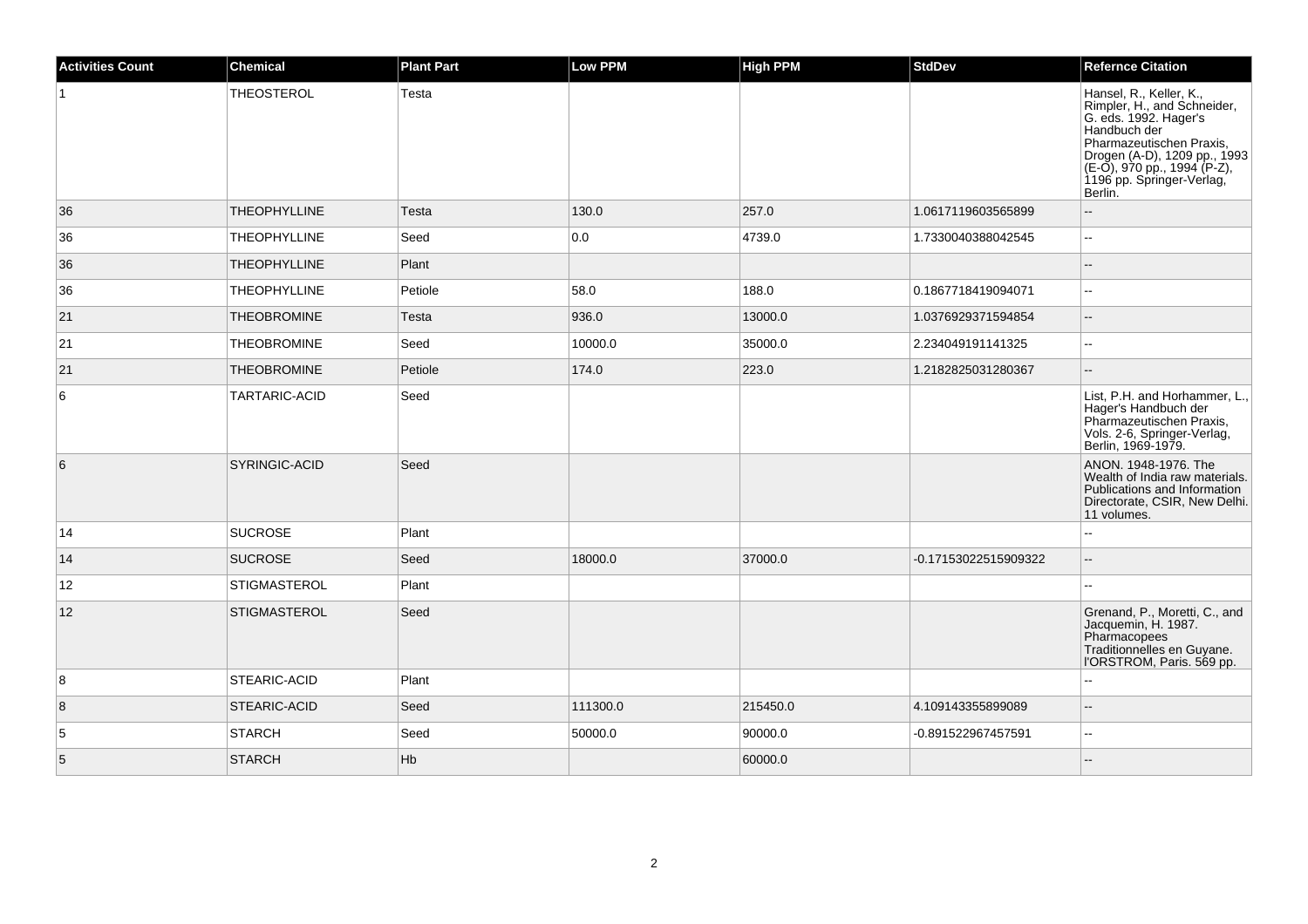| <b>Activities Count</b> | Chemical                             | <b>Plant Part</b> | <b>Low PPM</b> | <b>High PPM</b> | <b>StdDev</b>        | <b>Refernce Citation</b>                                                                                                               |
|-------------------------|--------------------------------------|-------------------|----------------|-----------------|----------------------|----------------------------------------------------------------------------------------------------------------------------------------|
|                         | <b>STACHYOSE</b>                     | Seed              |                |                 |                      | ANON. 1948-1976. The<br>Wealth of India raw materials.<br>Publications and Information<br>Directorate, CSIR, New Delhi.<br>11 volumes. |
| 9                       | SINAPIC-ACID                         | Plant             |                |                 |                      |                                                                                                                                        |
| 26                      | <b>SEROTONIN</b>                     | Seed              |                |                 |                      | --                                                                                                                                     |
| 26                      | <b>SEROTONIN</b>                     | Plant             |                |                 |                      |                                                                                                                                        |
| $\mathbf{1}$            | <b>SERINE</b>                        | Seed              |                | 8800.0          | -0.3400469562928065  | ANON. 1948-1976. The<br>Wealth of India raw materials.<br>Publications and Information<br>Directorate, CSIR, New Delhi.<br>11 volumes. |
| 3                       | SALSOLINOL                           | Seed              |                |                 |                      |                                                                                                                                        |
| 7                       | <b>SALICYLATES</b>                   | Seed              |                | 0.0             | -0.3401776874861938  | -−                                                                                                                                     |
| $\vert$ 4               | <b>RUTOSIDE</b>                      | Leaf              |                |                 |                      |                                                                                                                                        |
| 87                      | <b>RUTIN</b>                         | Leaf              |                |                 |                      |                                                                                                                                        |
| 15                      | <b>RIBOFLAVIN</b>                    | Seed              | 1.0            | 4.0             | 0.18234587940570884  | ANON. 1948-1976. The<br>Wealth of India raw materials.<br>Publications and Information<br>Directorate, CSIR, New Delhi.<br>11 volumes. |
| 15                      | <b>RIBOFLAVIN</b>                    | Fruit             | 1.6            | 3.8             | -0.25899158592219057 | J Cell Biochem VOL.<br>$22=1995$                                                                                                       |
| $\vert$ 1               | <b>RAFFINOSE</b>                     | Plant             |                |                 |                      | ANON. 1948-1976. The<br>Wealth of India raw materials.<br>Publications and Information<br>Directorate, CSIR, New Delhi.<br>11 volumes. |
| 44                      | QUERCITRIN                           | Leaf              |                |                 |                      | ANON. 1948-1976. The<br>Wealth of India raw materials.<br>Publications and Information<br>Directorate, CSIR, New Delhi.<br>11 volumes. |
| $\overline{2}$          | QUERCETIN-3-O-<br><b>GALACTOSIDE</b> | Plant             |                |                 |                      | J.S. Glasby Dict.Pls<br>Containing 2ndary<br>Metabolite. 1991.                                                                         |
| 176                     | QUERCETIN                            | Leaf              |                |                 |                      | ANON. 1948-1976. The<br>Wealth of India raw materials.<br>Publications and Information<br>Directorate, CSIR, New Delhi.<br>11 volumes. |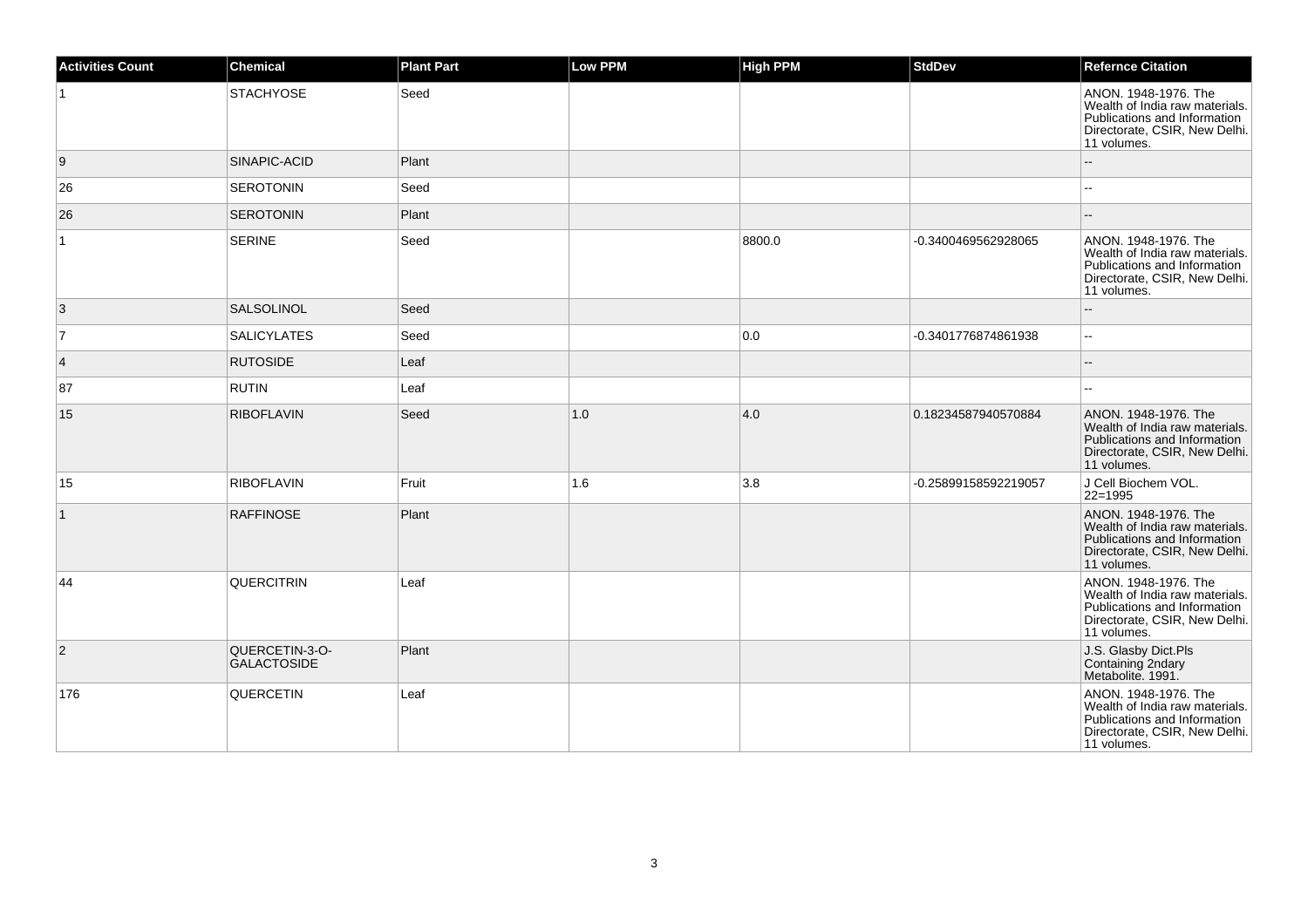| <b>Activities Count</b> | Chemical                 | <b>Plant Part</b> | <b>Low PPM</b> | <b>High PPM</b> | <b>StdDev</b>       | <b>Refernce Citation</b>                                                                                                                                                                   |
|-------------------------|--------------------------|-------------------|----------------|-----------------|---------------------|--------------------------------------------------------------------------------------------------------------------------------------------------------------------------------------------|
| 43                      | <b>PYRIDOXINE</b>        | Seed              |                | 1.0             | -1.1536599429026273 | ANON. 1948-1976. The<br>Wealth of India raw materials.<br>Publications and Information<br>Directorate, CSIR, New Delhi.<br>11 volumes.                                                     |
| 43                      | PROTOCATECHUIC-ACID      | Seed              |                |                 |                     | ANON. 1948-1976. The<br>Wealth of India raw materials.<br>Publications and Information<br>Directorate, CSIR, New Delhi.<br>11 volumes.                                                     |
| 6                       | PROPIONIC-ACID           | Seed              |                |                 |                     | List, P.H. and Horhammer, L.<br>Hager's Handbuch der<br>Pharmazeutischen Praxis,<br>Vols. 2-6, Springer-Verlag,<br>Berlin, 1969-1979.                                                      |
| 34                      | <b>PROANTHOCYANIDINS</b> | Plant             |                |                 |                     | Gruenwald, J. et al. 1998.<br>PDR for Herbal Medicine, 1st<br>ed. Medical Economics Co.,<br>Montvale, NJ. 1244 pp.<br>(abbreviated as PHR or<br>Physicians Herbal Reference<br>in my mind) |
| 30                      | <b>POLYPHENOLS</b>       | Seed              | 78000.0        | 100000.0        | 1.0                 | ANON. 1948-1976. The<br>Wealth of India raw materials.<br>Publications and Information<br>Directorate, CSIR, New Delhi.<br>11 volumes.                                                     |
| 5                       | <b>PHYLLOQUINONE</b>     | Seed              |                | 0.02            | -1.1351915229662497 | 44                                                                                                                                                                                         |
| $\overline{4}$          | <b>PHOSPHORUS</b>        | Seed              | 3600.0         | 5571.0          | 0.05751506388486866 | <b>CRC Handbook of Medicinal</b><br>Herbs and/or CRC Handbook<br>of Proximate Analyses                                                                                                     |
| $\overline{4}$          | <b>PHOSPHORUS</b>        | Fruit             | 500.0          | 5000.0          | 0.5418734067690828  | J Cell Biochem VOL.<br>22=1995                                                                                                                                                             |
| 2                       | PHOSPHATIDYL-CHOLINE     | Seed              | 92.0           | 1328.0          | $-1.0$              | ANON. 1948-1976. The<br>Wealth of India raw materials.<br>Publications and Information<br>Directorate, CSIR, New Delhi.<br>11 volumes.                                                     |
| 4                       | PHENYLETHYLAMINE         | Seed              |                |                 |                     | Щ,                                                                                                                                                                                         |
| $\overline{7}$          | PHENYLALANINE            | Seed              |                | 5600.0          | -0.7093928366416996 | ANON. 1948-1976. The<br>Wealth of India raw materials.<br>Publications and Information<br>Directorate, CSIR, New Delhi.<br>11 volumes.                                                     |
| 2                       | PHENYLACETIC-ACID        | Seed              |                |                 |                     | ANON, 1948-1976, The<br>Wealth of India raw materials.<br>Publications and Information<br>Directorate, CSIR, New Delhi.<br>11 volumes.                                                     |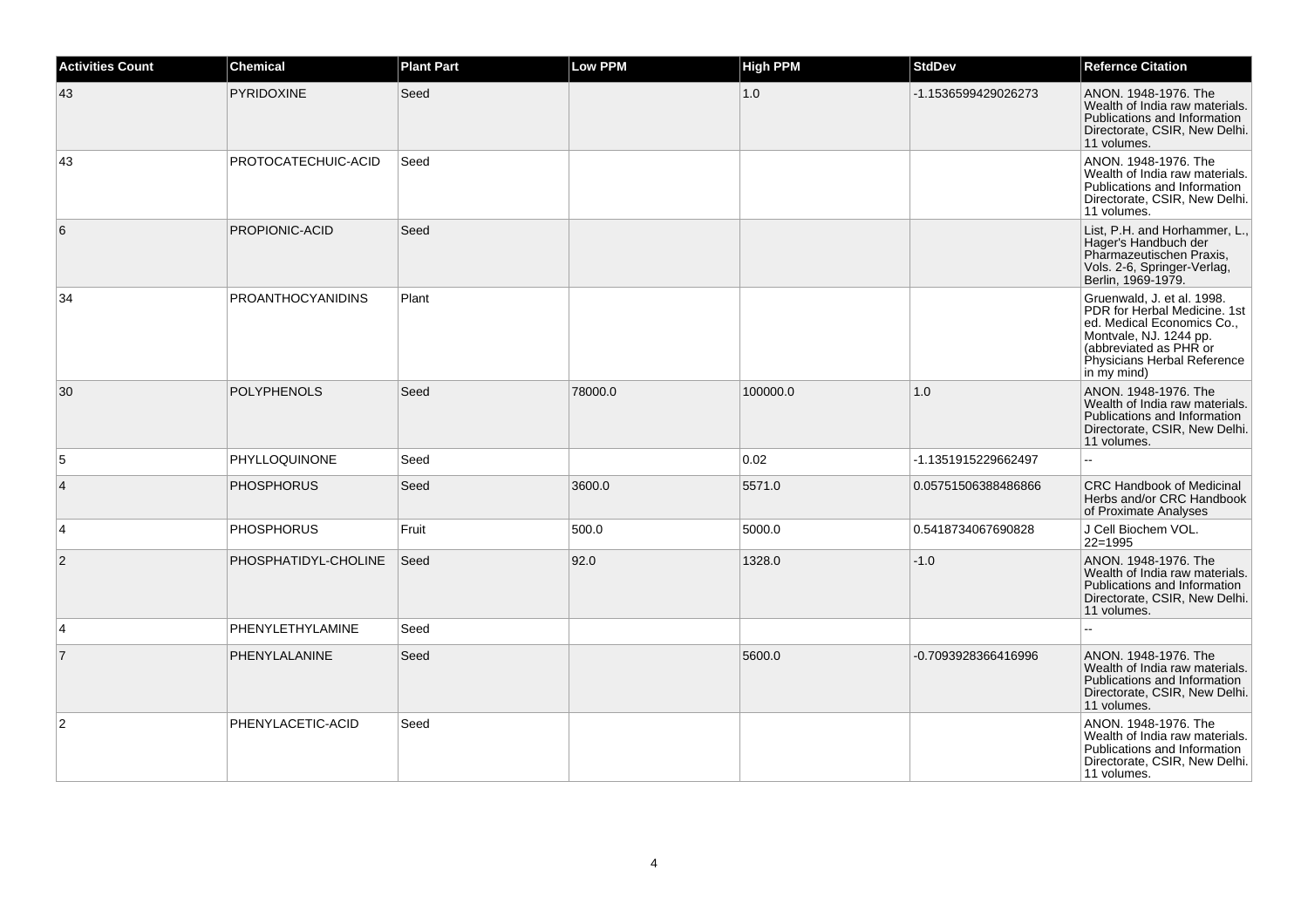| <b>Activities Count</b> | <b>Chemical</b>                   | <b>Plant Part</b> | <b>Low PPM</b> | <b>High PPM</b> | <b>StdDev</b>        | <b>Refernce Citation</b>                                                                                                               |
|-------------------------|-----------------------------------|-------------------|----------------|-----------------|----------------------|----------------------------------------------------------------------------------------------------------------------------------------|
| 24                      | <b>PECTIN</b>                     | Seed              |                |                 |                      | ANON. 1948-1976. The<br>Wealth of India raw materials.<br>Publications and Information<br>Directorate, CSIR, New Delhi.<br>11 volumes. |
| 11                      | PANTOTHENIC-ACID                  | Seed              | 13.0           | 20.0            | 0.34109708334068634  | Ξ.                                                                                                                                     |
| 13                      | PALMITIC-ACID                     | Seed              | 89040.0        | 180500.0        | 3.024699622330506    | $\overline{\phantom{a}}$                                                                                                               |
| 13                      | P-HYDROXY-BENZOIC-<br><b>ACID</b> | Seed              |                |                 |                      | ANON. 1948-1976. The<br>Wealth of India raw materials.<br>Publications and Information<br>Directorate, CSIR, New Delhi.<br>11 volumes. |
| 25                      | P-COUMARIC-ACID                   | Seed              |                |                 |                      | ANON. 1948-1976. The<br>Wealth of India raw materials.<br>Publications and Information<br>Directorate, CSIR, New Delhi.<br>11 volumes. |
| 9                       | OXALIC-ACID                       | Seed              | 1520.0         | 5000.0          | 0.3447985152060364   | $\overline{a}$                                                                                                                         |
| 25                      | <b>OPCS</b>                       | Seed              |                | 80000.0         |                      | $\qquad \qquad -$                                                                                                                      |
| 18                      | OLEIC-ACID                        | Seed              | 122430.0       | 227100.0        | 0.8877951296368191   | $\mathbf{u}$                                                                                                                           |
| $\overline{c}$          | NONANOIC-ACID                     | Seed              |                |                 |                      | ANON. 1948-1976. The<br>Wealth of India raw materials.<br>Publications and Information<br>Directorate, CSIR, New Delhi.<br>11 volumes. |
| 11                      | NICOTINIC-ACID                    | Plant             |                |                 |                      | Ξ.                                                                                                                                     |
| $\overline{2}$          | <b>NICOTINAMIDE</b>               | Seed              |                | 21.0            | $-1.0$               | ANON, 1948-1976. The<br>Wealth of India raw materials.<br>Publications and Information<br>Directorate, CSIR, New Delhi.<br>11 volumes. |
| 39                      | <b>NIACIN</b>                     | Seed              | 17.0           | 50.0            | 0.21294979342958875  | 44                                                                                                                                     |
| 39                      | <b>NIACIN</b>                     | Fruit             | 19.0           | 45.0            | -0.20985653043855088 | J Cell Biochem VOL.<br>22=1995                                                                                                         |
| $\mathbf{1}$            | N-NONACOSANE                      | Seed              |                |                 |                      | Grenand, P., Moretti, C., and<br>Jacquemin, H. 1987.<br>Pharmacopees<br>Traditionnelles en Guyane.<br>l'ORSTROM, Paris. 569 pp.        |
| $\vert$ 1               | N-BUTYLACETATE                    | Seed              |                |                 |                      | List, P.H. and Horhammer, L.,<br>Hager's Handbuch der<br>Pharmazeutischen Praxis,<br>Vols. 2-6, Springer-Verlag,<br>Berlin, 1969-1979. |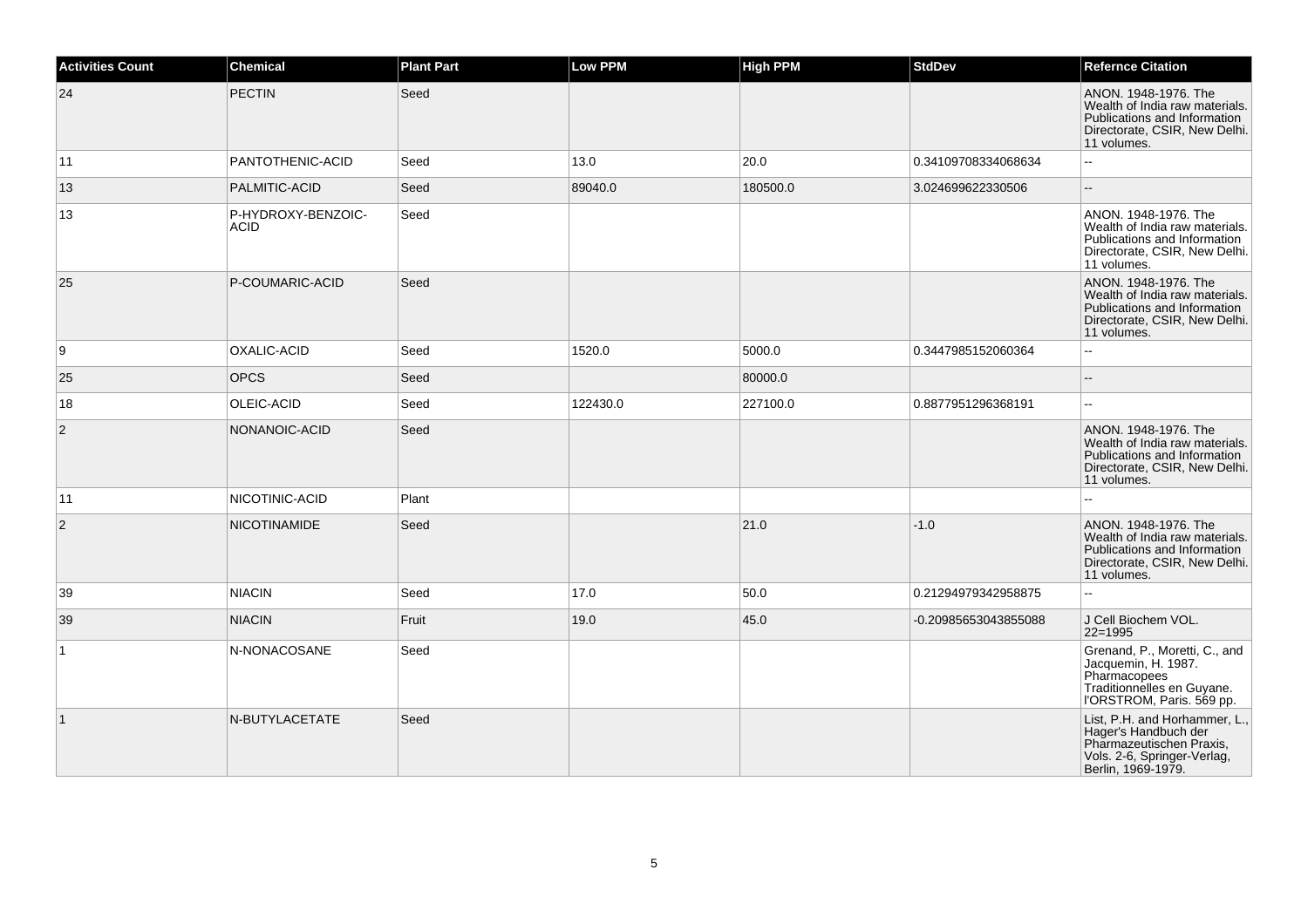| <b>Activities Count</b> | Chemical                       | <b>Plant Part</b> | <b>Low PPM</b> | <b>High PPM</b> | <b>StdDev</b>        | <b>Refernce Citation</b>                                                                                                               |
|-------------------------|--------------------------------|-------------------|----------------|-----------------|----------------------|----------------------------------------------------------------------------------------------------------------------------------------|
| 3                       | <b>MANNOSE</b>                 | Seed              |                |                 |                      | ANON. 1948-1976. The<br>Wealth of India raw materials.<br>Publications and Information<br>Directorate, CSIR, New Delhi.<br>11 volumes. |
| $\vert$ 4               | <b>LYSINE</b>                  | Seed              |                | 800.0           | -1.5304571248204542  | ANON. 1948-1976. The<br>Wealth of India raw materials.<br>Publications and Information<br>Directorate, CSIR, New Delhi.<br>11 volumes. |
| $\overline{2}$          | LUTEOLIN-7-O-GLUCOSIDE   Plant |                   |                |                 |                      | J.S. Glasby Dict.Pls<br>Containing 2ndary<br>Metabolite. 1991.                                                                         |
| 78                      | <b>LUTEOLIN</b>                | Plant             |                |                 |                      | J.S. Glasby Dict.Pls<br>Containing 2ndary<br>Metabolite. 1991.                                                                         |
| 27                      | LINOLEIC-ACID                  | Plant             | 10700.0        | 12230.0         | -0.39147043061187325 | $\mathbf{u}$                                                                                                                           |
| 27                      | LINOLEIC-ACID                  | Seed              | 7420.0         | 29115.0         | -0.6683734051471023  | $\overline{a}$                                                                                                                         |
| 53                      | <b>LINALOOL</b>                | Seed              |                | 5.0             | -0.5895891599202989  | $\overline{\phantom{a}}$                                                                                                               |
| 2                       | <b>LEUCINE</b>                 | Plant             |                | 4500.0          | -0.9511481830727361  |                                                                                                                                        |
| 20                      | <b>LECITHIN</b>                | Seed              |                |                 |                      | List, P.H. and Horhammer, L.,<br>Hager's Handbuch der<br>Pharmazeutischen Praxis,<br>Vols. 2-6, Springer-Verlag,<br>Berlin, 1969-1979. |
| 8                       | LACTIC-ACID                    | Seed              |                |                 |                      | List, P.H. and Horhammer, L.,<br>Hager's Handbuch der<br>Pharmazeutischen Praxis,<br>Vols. 2-6, Springer-Verlag,<br>Berlin, 1969-1979. |
| 75                      | <b>KAEMPFEROL</b>              | Leaf              |                |                 |                      | Grenand, P., Moretti, C., and<br>Jacquemin, H. 1987.<br>Pharmacopees<br>Traditionnelles en Guyane.<br>l'ORSTROM, Paris. 569 pp.        |
| $\overline{4}$          | <b>ISOVITEXIN</b>              | Plant             |                |                 |                      | J.S. Glasby Dict.Pls<br>Containing 2ndary<br>Metabolite. 1991.                                                                         |
| 4                       | ISOPROPYL-ACETATE              | Plant             |                |                 |                      | $\sim$                                                                                                                                 |
| 3                       | <b>ISOLEUCINE</b>              | Seed              |                | 5600.0          | -0.624169861411402   | ANON. 1948-1976. The<br>Wealth of India raw materials.<br>Publications and Information<br>Directorate, CSIR, New Delhi.<br>11 volumes. |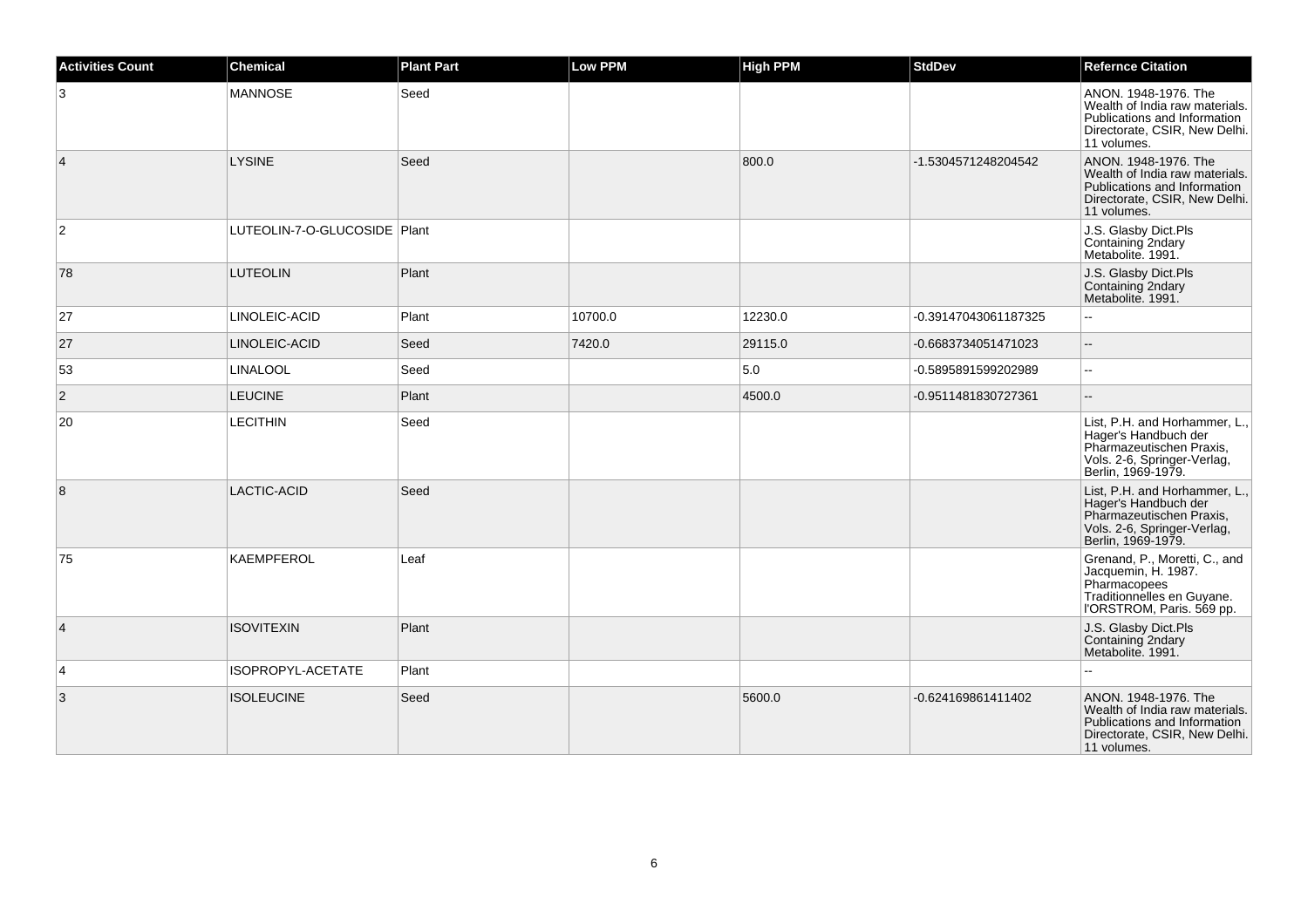| <b>Activities Count</b> | Chemical             | <b>Plant Part</b> | Low PPM | <b>High PPM</b> | <b>StdDev</b>       | <b>Refernce Citation</b>                                                                                                               |
|-------------------------|----------------------|-------------------|---------|-----------------|---------------------|----------------------------------------------------------------------------------------------------------------------------------------|
| 3                       | ISOBUTYL-ACETATE     | Seed              |         |                 |                     | List, P.H. and Horhammer, L.<br>Hager's Handbuch der<br>Pharmazeutischen Praxis,<br>Vols. 2-6, Springer-Verlag,<br>Berlin, 1969-1979.  |
| 6                       | <b>IRON</b>          | Seed              | 36.0    | 37.0            | -0.5287176209786577 | <b>CRC Handbook of Medicinal</b><br>Herbs and/or CRC Handbook<br>of Proximate Analyses                                                 |
| $\overline{7}$          | <b>HISTIDINE</b>     | Seed              |         | 800.0           | -1.4153953454644674 | ANON, 1948-1976. The<br>Wealth of India raw materials.<br>Publications and Information<br>Directorate, CSIR, New Delhi.<br>11 volumes. |
| 4                       | <b>GLYCOLIC-ACID</b> | Leaf              |         |                 |                     | List, P.H. and Horhammer, L.,<br>Hager's Handbuch der<br>Pharmazeutischen Praxis,<br>Vols. 2-6, Springer-Verlag,<br>Berlin, 1969-1979. |
| 12                      | <b>GLYCINE</b>       | Seed              |         | 900.0           | -1.4533713326030981 | ANON. 1948-1976. The<br>Wealth of India raw materials.<br>Publications and Information<br>Directorate, CSIR, New Delhi.<br>11 volumes. |
| $\mathbf{1}$            | <b>GLYCERIN</b>      | Plant             |         |                 |                     | ANON. 1948-1976. The<br>Wealth of India raw materials.<br>Publications and Information<br>Directorate, CSIR, New Delhi.<br>11 volumes. |
| 8                       | <b>GLUTAMIC-ACID</b> | Seed              |         | 10200.0         | -1.3295703563860357 | ANON, 1948-1976. The<br>Wealth of India raw materials.<br>Publications and Information<br>Directorate, CSIR, New Delhi.<br>11 volumes. |
| $\overline{7}$          | <b>GLUCOSE</b>       | Seed              | 1000.0  | 3000.0          | -0.5077819441641488 |                                                                                                                                        |
| 8                       | <b>GENTISIC-ACID</b> | Leaf              |         |                 |                     | $\sim$                                                                                                                                 |
| 6                       | <b>FURFURAL</b>      | Exocarp           |         | 90000.0         |                     | ANON. 1948-1976. The<br>Wealth of India raw materials.<br>Publications and Information<br>Directorate, CSIR, New Delhi.<br>11 volumes. |
| 8                       | <b>FRUCTOSE</b>      | Plant             |         |                 |                     |                                                                                                                                        |
| 8                       | <b>FRUCTOSE</b>      | Seed              |         | 2000.0          | -0.5987994606248948 | ÷.                                                                                                                                     |
| 13                      | FORMIC-ACID          | Seed              |         |                 |                     | List, P.H. and Horhammer, L.,<br>Hager's Handbuch der<br>Pharmazeutischen Praxis,<br>Vols. 2-6, Springer-Verlag,<br>Berlin, 1969-1979. |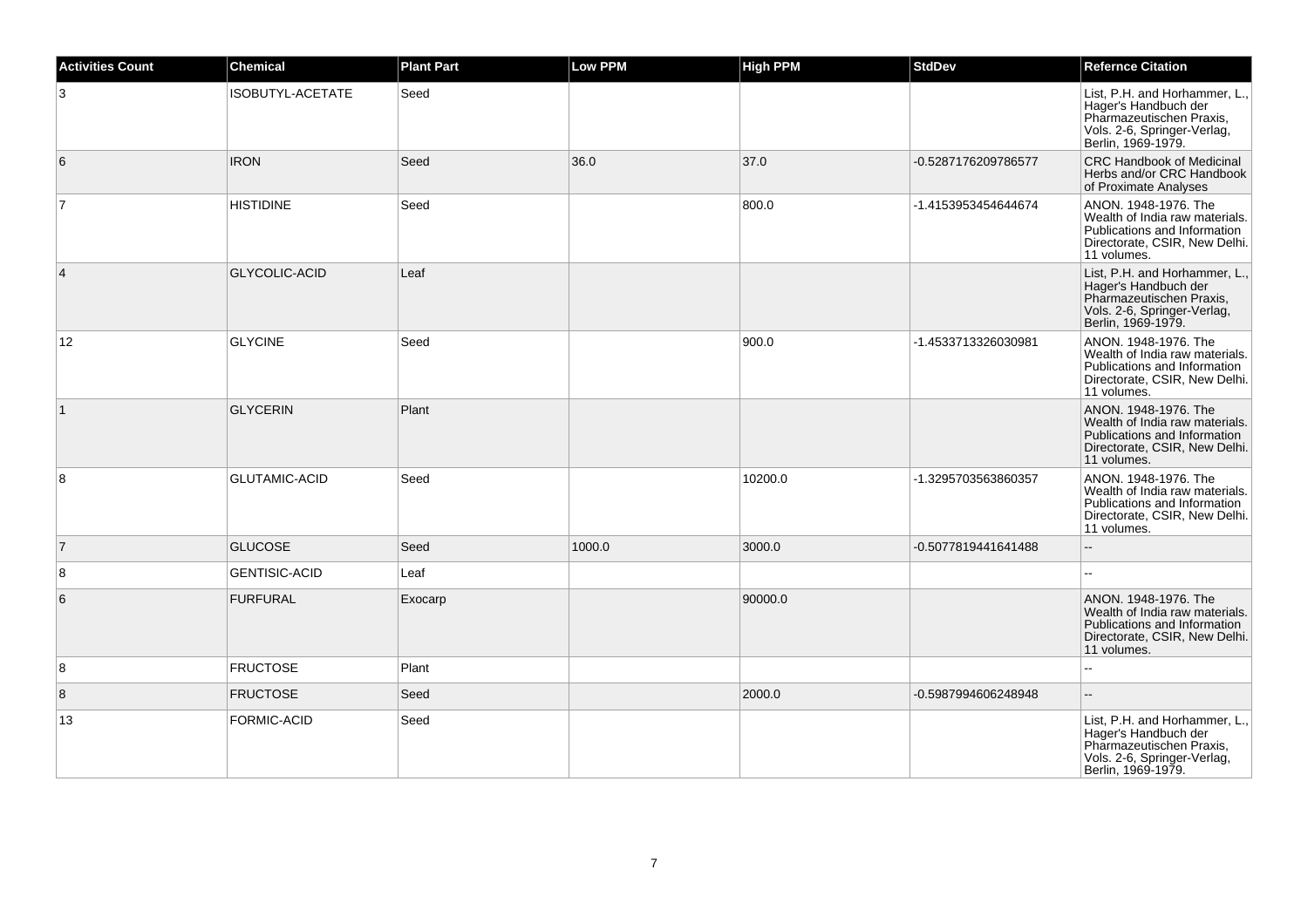| <b>Activities Count</b> | <b>Chemical</b>     | <b>Plant Part</b> | <b>Low PPM</b> | <b>High PPM</b> | <b>StdDev</b>        | <b>Refernce Citation</b>                                                                                                                   |
|-------------------------|---------------------|-------------------|----------------|-----------------|----------------------|--------------------------------------------------------------------------------------------------------------------------------------------|
| 15                      | <b>FIBER</b>        | Seed              | 59000.0        | 89000.0         | -0.36147740264683753 | CRC Handbook of Medicinal<br>Herbs and/or CRC Handbook<br>of Proximate Analyses                                                            |
| 15                      | <b>FIBER</b>        | Fruit             | 43000.0        | 102380.0        | -0.3708195428012696  | J Cell Biochem VOL.<br>22=1995                                                                                                             |
| 61                      | <b>FERULIC-ACID</b> | Seed              |                |                 |                      |                                                                                                                                            |
| 30                      | <b>ESCULETIN</b>    | Seed              |                |                 |                      | Grenand, P., Moretti, C., and<br>Jacquemin, H. 1987.<br>Pharmacopees<br>Traditionnelles en Guyane.<br>l'ORSTROM, Paris. 569 pp.            |
| 5                       | <b>ERGOSTEROL</b>   | Seed              |                |                 |                      | Grenand, P., Moretti, C., and<br>Jacquemin, H. 1987.<br>Pharmacopees<br>Traditionnelles en Guyane.<br>l'ORSTROM, Paris. 569 pp.            |
| 6                       | EPIGALLOCATECHIN    | Seed              |                |                 |                      | ANON. 1948-1976. The<br>Wealth of India raw materials.<br>Publications and Information<br>Directorate, CSIR, New Delhi.<br>11 volumes.     |
| 40                      | <b>EPICATECHIN</b>  | Leaf              |                |                 |                      | Grenand, P., Moretti, C., and<br>Jacquemin, H. 1987.<br>Pharmacopees<br>Traditionnelles en Guyane.<br>l'ORSTROM, Paris. 569 pp.            |
| 20                      | <b>DOPAMINE</b>     | Seed              |                |                 |                      | Leung, A.Y., Encyclopedia of<br>Common Natural Ingredients<br>Used in Food, Drugs, and<br>Cosmetics, John Wiley &<br>Sons, New York, 1980. |
| $\overline{2}$          | <b>DIACETYL</b>     | Plant             |                |                 |                      |                                                                                                                                            |
| $\overline{7}$          | <b>CYANIDIN</b>     | Plant             |                |                 |                      |                                                                                                                                            |
| 57                      | <b>COUMARIN</b>     | Seed              |                |                 |                      | Grenand, P., Moretti, C., and<br>Jacquemin, H. 1987.<br>Pharmacopees<br>Traditionnelles en Guyane.<br>l'ORSTROM, Paris. 569 pp.            |
| 12                      | <b>COPPER</b>       | Seed              |                | 24.0            | 0.8331720560940928   | ANON. 1948-1976. The<br>Wealth of India raw materials.<br>Publications and Information<br>Directorate, CSIR, New Delhi.<br>11 volumes.     |
| 23                      | <b>CITRIC-ACID</b>  | Seed              | 4500.0         | 7500.0          | 0.007355725552878182 | ANON, 1948-1976. The<br>Wealth of India raw materials.<br>Publications and Information<br>Directorate, CSIR, New Delhi.<br>11 volumes.     |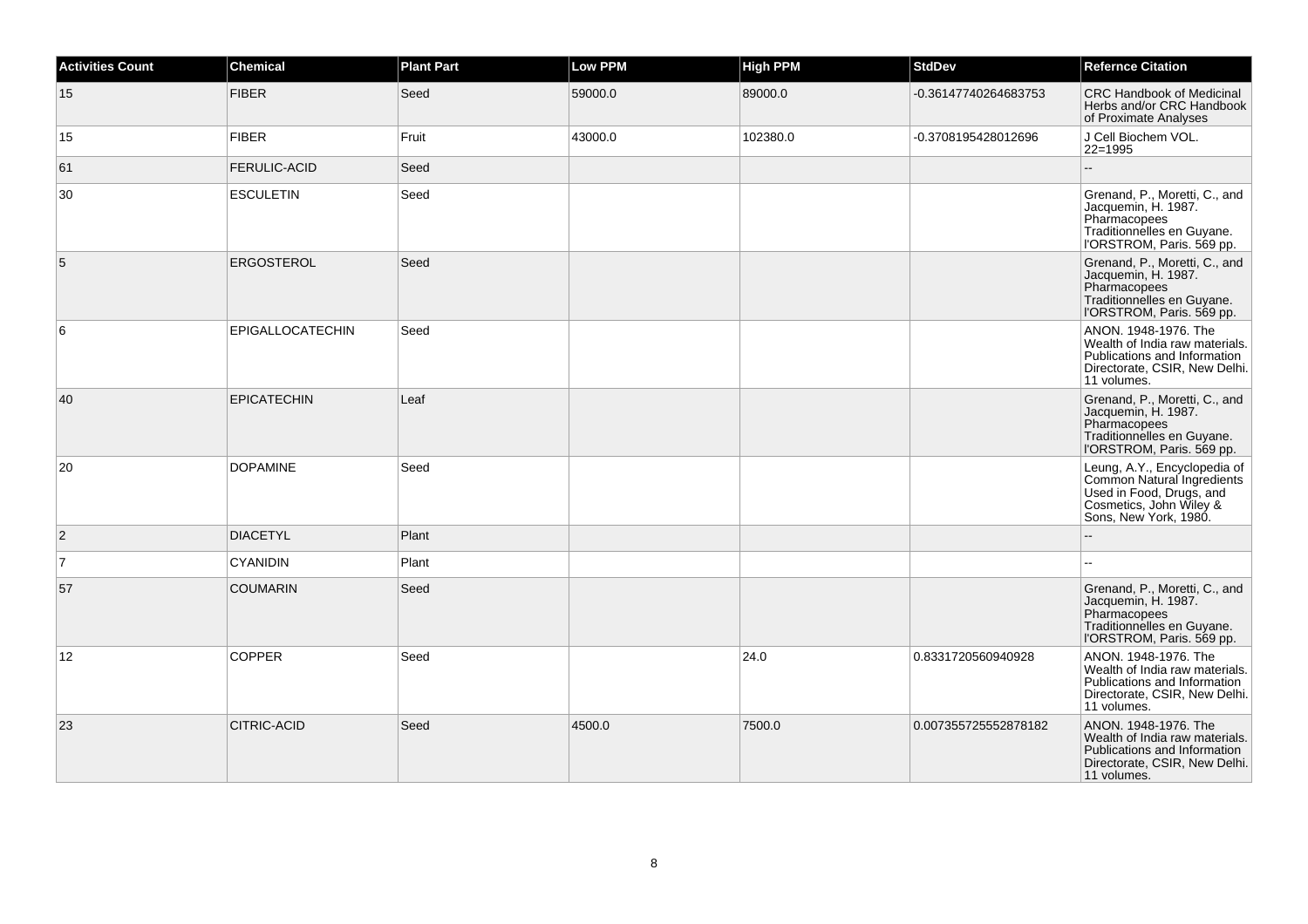| <b>Activities Count</b> | <b>Chemical</b>                      | <b>Plant Part</b>      | <b>Low PPM</b> | <b>High PPM</b> | <b>StdDev</b>        | <b>Refernce Citation</b>                                                                                                                                                 |
|-------------------------|--------------------------------------|------------------------|----------------|-----------------|----------------------|--------------------------------------------------------------------------------------------------------------------------------------------------------------------------|
| $\vert$ 1               | CHRYSOERIOL-7-O-<br><b>GLUCOSIDE</b> | Plant                  |                |                 |                      | J.S. Glasby Dict.Pls<br>Containing 2ndary<br>Metabolite. 1991.                                                                                                           |
| $\vert$ 1               | <b>CHOLESTEROL</b>                   | Oil                    | 0.0            | 2800.0          | 1.0                  | Leung, A. Y. and Foster, S.<br>1995. Encyclopedia of<br>Common Natural Ingredients<br>2nd Ed. John Wiley & Sons,<br>New York. 649 pp.                                    |
| $\vert$ 1               | <b>CHOLESTEROL</b>                   | Plant                  |                |                 |                      |                                                                                                                                                                          |
| 77                      | CHLOROGENIC-ACID                     | Seed                   |                |                 |                      | Jeffery B. Harborne and H.<br>Baxter, eds. 1983.<br>Phytochemical Dictionary. A<br>Handbook of Bioactive<br>Compounds from Plants.<br>Taylor & Frost, London. 791<br>pp. |
| 77                      | CHLOROGENIC-ACID                     | Leaf                   |                |                 |                      |                                                                                                                                                                          |
| $\vert$ 1               | <b>CELLULOSE</b>                     | Plant                  |                |                 |                      |                                                                                                                                                                          |
| $\vert$ 1               | <b>CELLULOSE</b>                     | Seed                   |                | 90000.0         | -0.23884916161035874 | List, P.H. and Horhammer, L.,<br>Hager's Handbuch der<br>Pharmazeutischen Praxis,<br>Vols. 2-6, Springer-Verlag,<br>Berlin, 1969-1979.                                   |
| 22                      | <b>CATECHOL</b>                      | Plant                  |                |                 |                      | Grenand, P., Moretti, C., and<br>Jacquemin, H. 1987.<br>Pharmacopees<br>Traditionnelles en Guyane.<br>l'ORSTROM, Paris. 569 pp.                                          |
| $\vert$ 1               | <b>CATECHINS</b>                     | Seed                   | 30000.0        | 40000.0         | 1.0                  |                                                                                                                                                                          |
| $\vert$ 1               | <b>CATALASE</b>                      | Seed                   |                |                 |                      | ANON. 1948-1976. The<br>Wealth of India raw materials.<br>Publications and Information<br>Directorate, CSIR, New Delhi.<br>11 volumes.                                   |
| 2                       | <b>CAMPESTEROL</b>                   | <b>Sprout Seedling</b> |                |                 |                      | List, P.H. and Horhammer, L.,<br>Hager's Handbuch der<br>Pharmazeutischen Praxis,<br>Vols. 2-6, Springer-Verlag,<br>Berlin, 1969-1979.                                   |
| 28                      | <b>CALCIUM</b>                       | Seed                   | 800.0          | 1100.0          | -0.5594989895943375  | <b>CRC Handbook of Medicinal</b><br>Herbs and/or CRC Handbook<br>of Proximate Analyses                                                                                   |
| 28                      | <b>CALCIUM</b>                       | Fruit                  | 1300.0         | 3095.0          | -0.1756747356051228  | J Cell Biochem VOL.<br>22=1995                                                                                                                                           |
| 62                      | <b>CAFFEINE</b>                      | Testa                  | 130.0          | 723.0           | 1.364120501373702    | ă.                                                                                                                                                                       |
| 62                      | <b>CAFFEINE</b>                      | Seed                   | 500.0          | 12900.0         | -0.4658272368460845  | $\mathbf{u}$                                                                                                                                                             |
|                         |                                      |                        |                |                 |                      |                                                                                                                                                                          |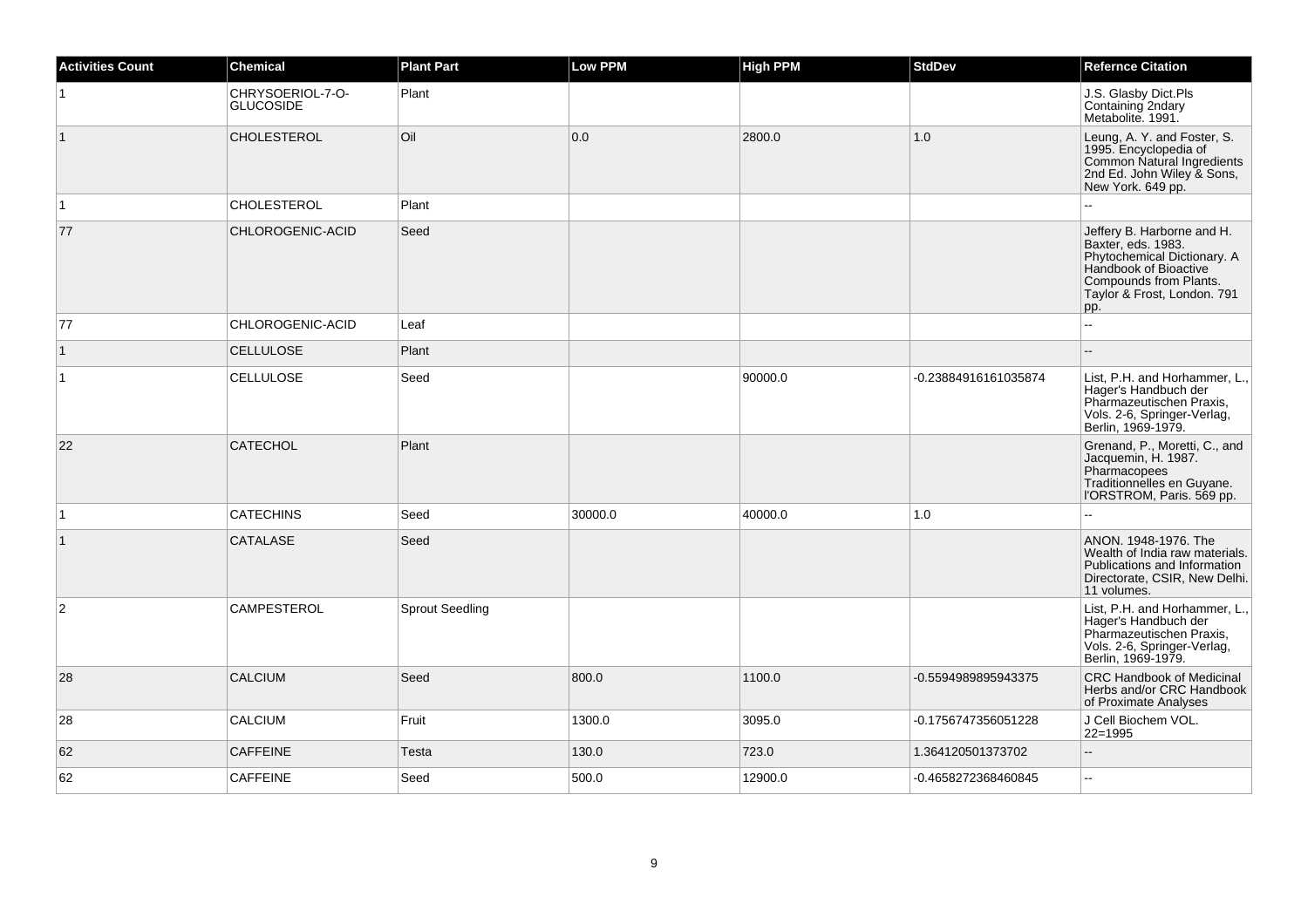| Activities Count | <b>Chemical</b>              | <b>Plant Part</b>      | <b>Low PPM</b> | <b>High PPM</b> | <b>StdDev</b>       | <b>Refernce Citation</b>                                                                                                                                                                                                           |
|------------------|------------------------------|------------------------|----------------|-----------------|---------------------|------------------------------------------------------------------------------------------------------------------------------------------------------------------------------------------------------------------------------------|
| 62               | <b>CAFFEINE</b>              | Petiole                | 51.0           | 252.0           | 1.3383130789607725  | Ξ.                                                                                                                                                                                                                                 |
| 102              | CAFFEIC-ACID                 | Seed                   |                |                 |                     | ANON. 1948-1976. The<br>Wealth of India raw materials.<br>Publications and Information<br>Directorate, CSIR, New Delhi.<br>11 volumes.                                                                                             |
| 4                | <b>BIOTIN</b>                | Sprout Seedling        |                |                 |                     |                                                                                                                                                                                                                                    |
| 47               | BETA-SITOSTEROL              | <b>Sprout Seedling</b> |                |                 |                     | List, P.H. and Horhammer, L.,<br>Hager's Handbuch der<br>Pharmazeutischen Praxis,<br>Vols. 2-6, Springer-Verlag,<br>Berlin, 1969-1979.                                                                                             |
| 53               | BETA-CAROTENE                | Plant                  |                |                 |                     |                                                                                                                                                                                                                                    |
| $\mathbf{1}$     | <b>BEHENIC-ACID</b>          | Plant                  |                |                 |                     | Hansel, R., Keller, K.,<br>Rimpler, H., and Schneider,<br>G. eds. 1992. Hager's<br>Handbuch der<br>Pharmazeutischen Praxis,<br>Drogen (A-D), 1209 pp., 1993<br>(E-O), 970 pp., 1994 (P-Z),<br>1196 pp. Springer-Verlag,<br>Berlin. |
| 112              | ASCORBIC-ACID                | Seed                   |                | 31.0            | -0.3198458318942361 | <b>CRC Handbook of Medicinal</b><br>Herbs and/or CRC Handbook<br>of Proximate Analyses                                                                                                                                             |
| 112              | ASCORBIC-ACID                | Fruit                  | 30.0           | 70.0            | -0.2801366159826427 | J Cell Biochem VOL.<br>$22 = 1995$                                                                                                                                                                                                 |
| 14               | ARGININE                     | Seed                   |                | 800.0           | -1.009489821300081  | ANON. 1948-1976. The<br>Wealth of India raw materials.<br>Publications and Information<br>Directorate, CSIR, New Delhi.<br>11 volumes.                                                                                             |
| $\overline{2}$   | APIGENIN-7-O-GLUCOSIDE Plant |                        |                |                 |                     | J.S. Glasby Dict.Pls<br>Containing 2ndary<br>Metabolite. 1991.                                                                                                                                                                     |
| 30               | <b>ANTHOCYANINS</b>          | Seed                   |                | 4000.0          | 1.0                 | Hansel, R., Keller, K.,<br>Rimpler, H., and Schneider,<br>G. eds. 1992. Hager's<br>Handbuch der<br>Pharmazeutischen Praxis,<br>Drogen (A-D), 1209 pp., 1993<br>(E-O), 970 pp., 1994 (P-Z),<br>1196 pp. Springer-Verlag,<br>Berlin. |
| 1                | <b>AMYLASE</b>               | Seed                   |                |                 |                     | ANON. 1948-1976. The<br>Wealth of India raw materials.<br>Publications and Information<br>Directorate, CSIR, New Delhi.<br>11 volumes.                                                                                             |